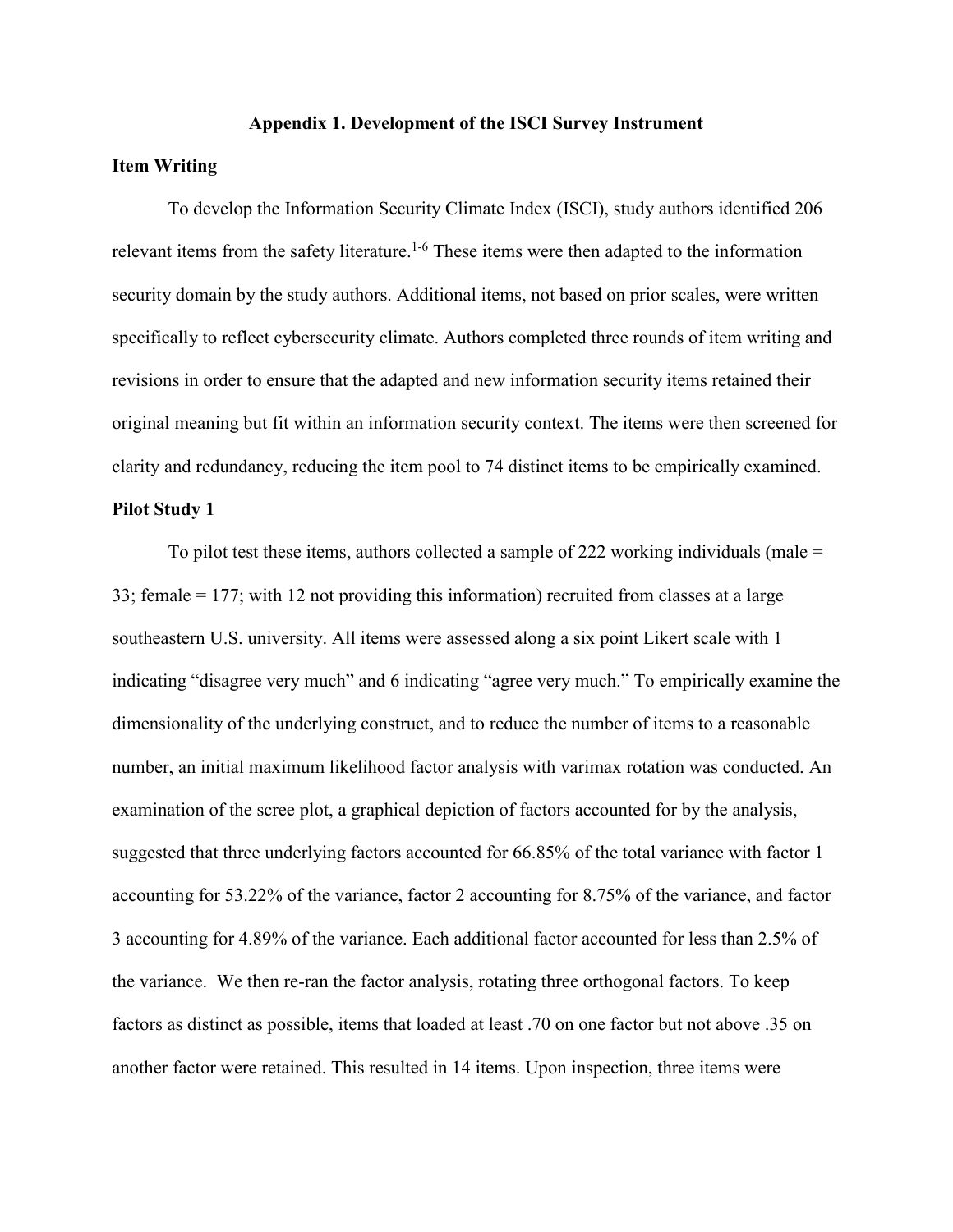deleted: "I loan my work laptop to friends and family when I am not using it," "My supervisor seriously considers any worker's suggestions for improving data security," and "My employer requires that employees who save organization information to personal devices, like smart phones, follow organization security policies for that data." The first item was deleted because it reflected a specific behavior and not climate. The second item was deleted because its meaning was duplicative of an existing item. Finally, the third item was deleted because, while reflective of good organizational practices, it was too specific to assess climate across organizations. This is because many organizations have policies that require that employees store data solely on organizational property. This resulted in 4 items on factor 1, 3 items on factor 2, and 4 items on factor 3 for a total of 11 items.

The resulting rotated component matrix for this factor analysis is available in Table A1. An inspection of the content suggested that the three factors assessed meaningful and distinct aspects of climate. Items on the first subscale, named "Practices" reflected information security practices within the organization. This included behaviors and discussions that are actively initiated (particularly by the supervisor) in the interest of promoting information security. Items on the second subscale termed "Importance" focused on the priority given to information security. It concerns the importance people in the organization place on the protection of confidential data. Finally, items on the third subscale focused on the competing interests between information security and the completion of work tasks. As a result, we named this subscale "Laxness" and define it as the prioritization of other activities (particularly work activities) over information security. To keep a consistent scaling where high scores indicate a favorable organizational climate for promoting information security, the items on this subscale were reverse scored.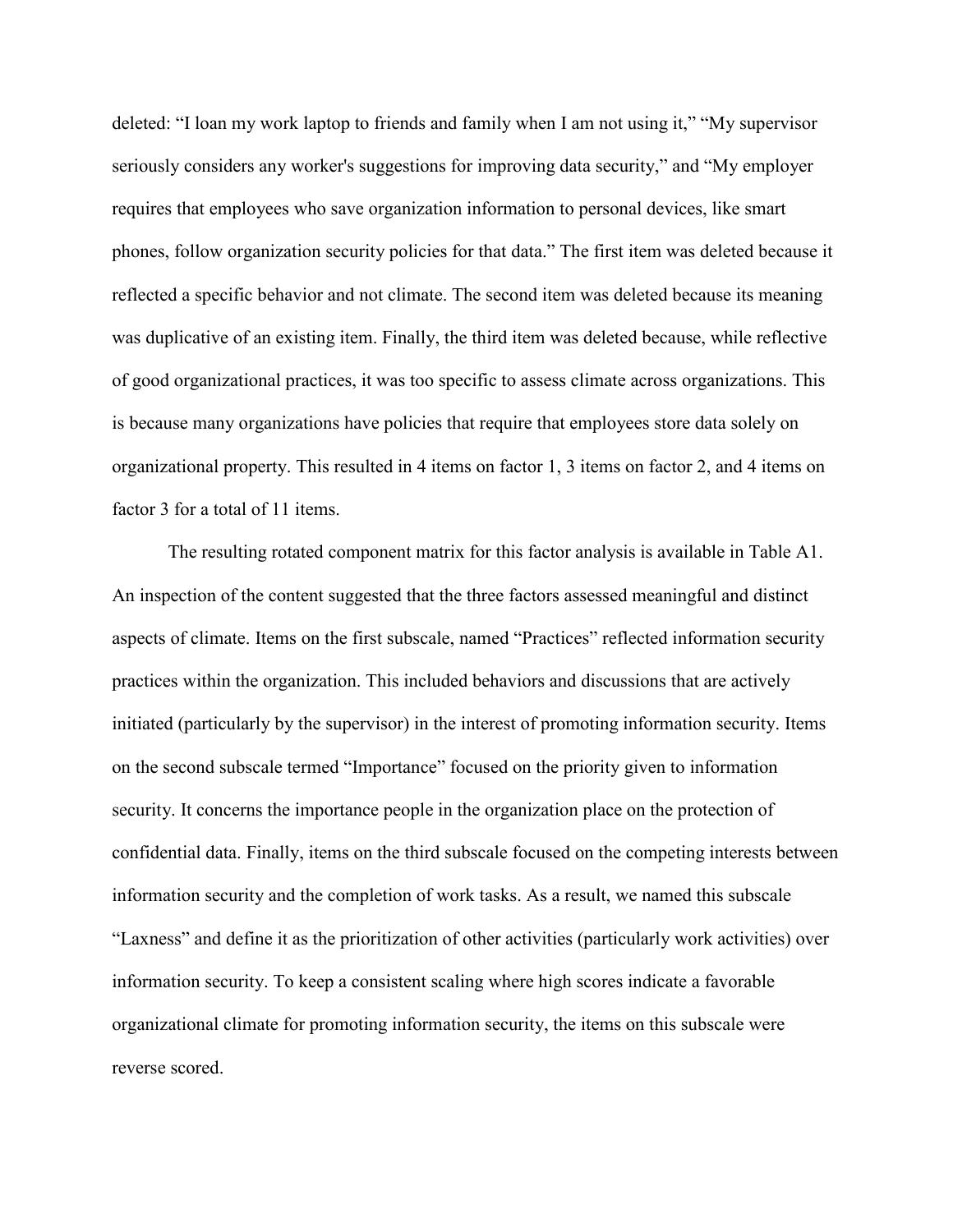**Table 1: Study 1 Exploratory Factor Analysis Results**

|                                                                                                                   | <b>Factor</b>    |            |                |
|-------------------------------------------------------------------------------------------------------------------|------------------|------------|----------------|
| <b>Item</b>                                                                                                       | <b>Practices</b> | Importance | <b>Laxness</b> |
| Data security issues are discussed in meetings.                                                                   | .721             | .310       | $-.002$        |
| My supervisor frequently checks to see if we are all obeying<br>the data security rules.                          | .751             | .307       | $-.170$        |
| My supervisor frequently talks about data security issues<br>throughout the work week.                            | .800             | .223       | $-.246$        |
| My supervisor says a good word whenever he sees actions<br>taken that promote data security.                      | .733             | .253       | $-.215$        |
| It is worthwhile to put extra effort into maintaining data<br>security.                                           | .332             | .872       | $-.044$        |
| It is important to maintain data security at all times.                                                           | .311             | .902       | $-.016$        |
| It is important to reduce the risk of data breaches in the<br>workplace.                                          | .299             | .832       | .007           |
| In my unit in order to get the work done, one must ignore<br>some data security policies.                         | $-.182$          | .069       | .802           |
| In my unit, data security policies and procedures are routinely<br>ignored.                                       | .017             | $-.015$    | .795           |
| In my unit, ignoring data security procedures is acceptable.                                                      | $-0.015$         | .065       | .791           |
| My supervisor expects me to cut corners regarding data<br>security and work faster when work was behind schedule. | $-.197$          | $-.009$    | .766           |

## **Scale Refinement**

To ensure that healthcare professionals would easily understand the meaning of these items, we asked a subject matter expert (SME) within the healthcare field to review the 11 items. The SME suggested small changes in terminology that did not seem to affect the underlying meanings. For example, terminology reflecting "data security" and "information security" were changed to indicate "protection of private data."

We also assess content validity to ensure that that scale items reflect the proposed factor domain. To do this, we employed Hinklin and Tracey's<sup>7</sup> variance analysis approach whereby we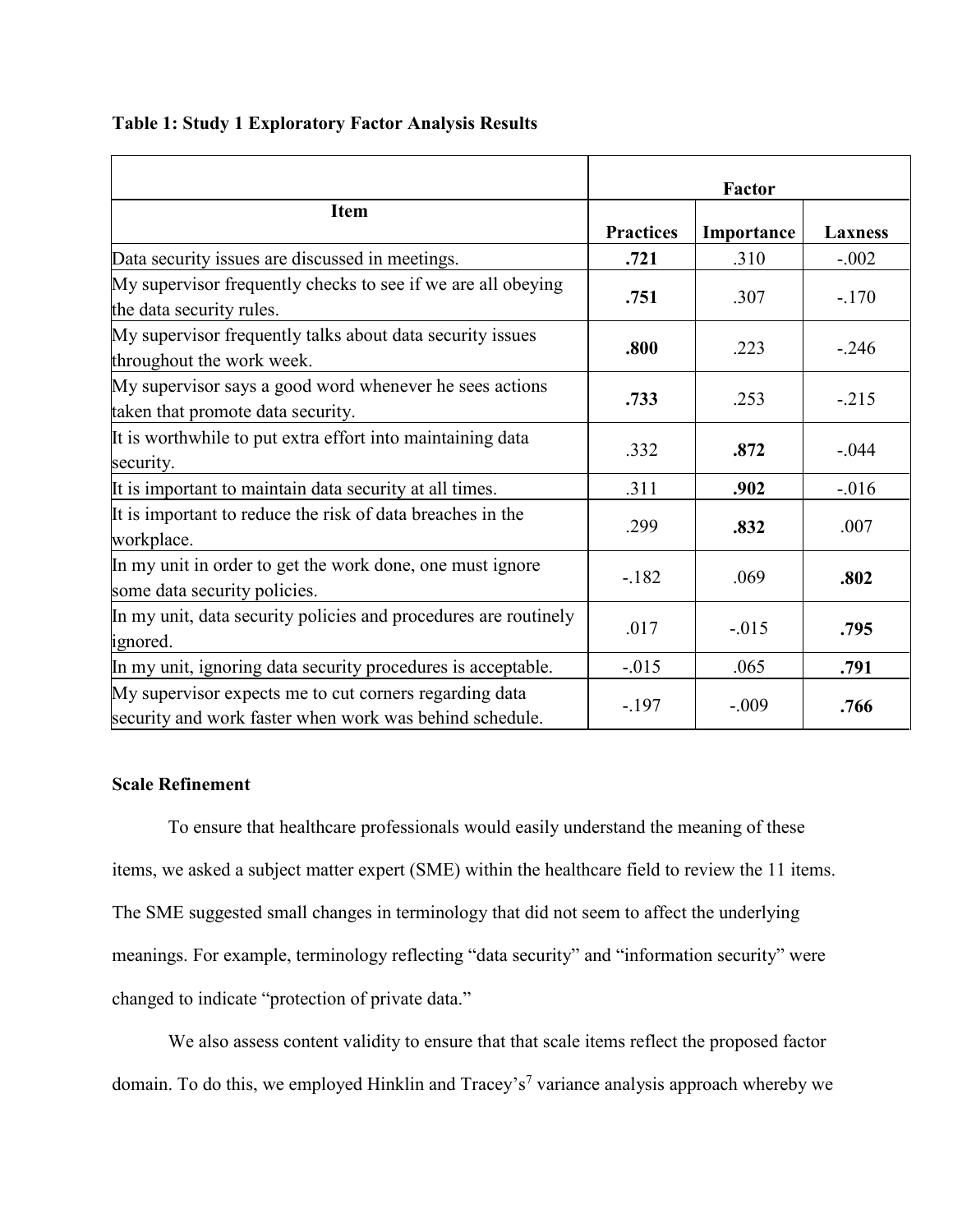gave three information security SME's who also had training in organizational climate research the definitions of the three subscales and asked them to assign each of the 11 items into one of three subscales. SME's were provided a rating sheet and the following instructions: "Using the definitions provided, please rate each item of the 11 items on the extent to which the item captures each construct domain (i.e., practices, importance, and laxness) with 1 indicating 'not at all' and 5 indicating 'completely.'" We calculated the mean responses for each item's score on each construct domain. With one exception, the mean scores were much higher for each item within its proposed construct domain than in the other two construct domains. Therefore, we chose to discard the item, resulting in a 10-item scale with 4 items representing the Practices domain and 3 items each representing the Importance and Laxness domains.

#### **Pilot Study 2**

To confirm the factor structure derived from the exploratory factor analysis, an additional sample was collected from the same population as sample 1. This sample included 302 working individuals (male  $= 57$ ) and (female  $= 245$ ). Participants were asked to complete the ISCI with the items being assessed along a five point Likert scale with 1 indicating "disagree very much" and 5 indicating "agree very much" (the change to a five point scale was done in order to allow a neutral option).

To re-examine the measurement model, a second order confirmatory factor analysis was conducted in which we loaded items onto the proposed scale factor (i.e., first order factors) and then the three factors onto the second order factor of information security climate. To determine the fit of the current model, a collection of fit indices were examined. Gefen et al.<sup>8</sup> indicates that the fit indices of CFI and TLI should be above .90 and that the RMSEA fit index should be below .08. They also indicate that "it is acceptable that not all fit indexes be within these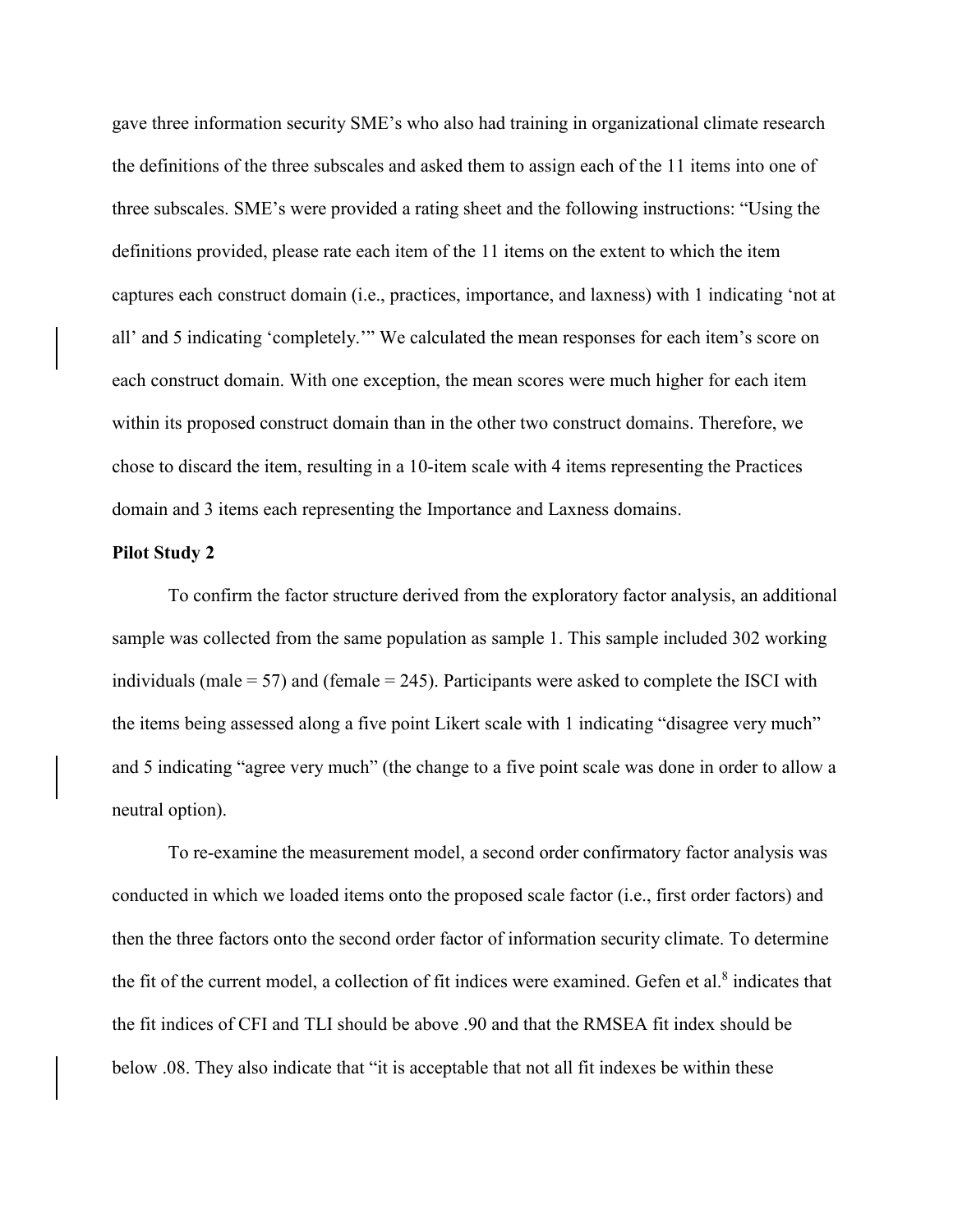threshold rules of thumb."<sup>8p. x</sup> Therefore, results indicated adequate support[8] with the RMSEA index just above the .08 threshold but the other fit indices above the .90 threshold  $[\chi^2_{(32)}]$  = 121.405, p = .000, RMSEA = .096; CFI = .941; TLI = .918]. Additionally, Cronbach alphas for the three subscale were above the .70 threshold<sup>9</sup> and are as follows: Subscale 1, Practices (alpha = .82); Subscale 2, Importance (alpha = .90); and Subscale 3, Laxness (alpha = .74).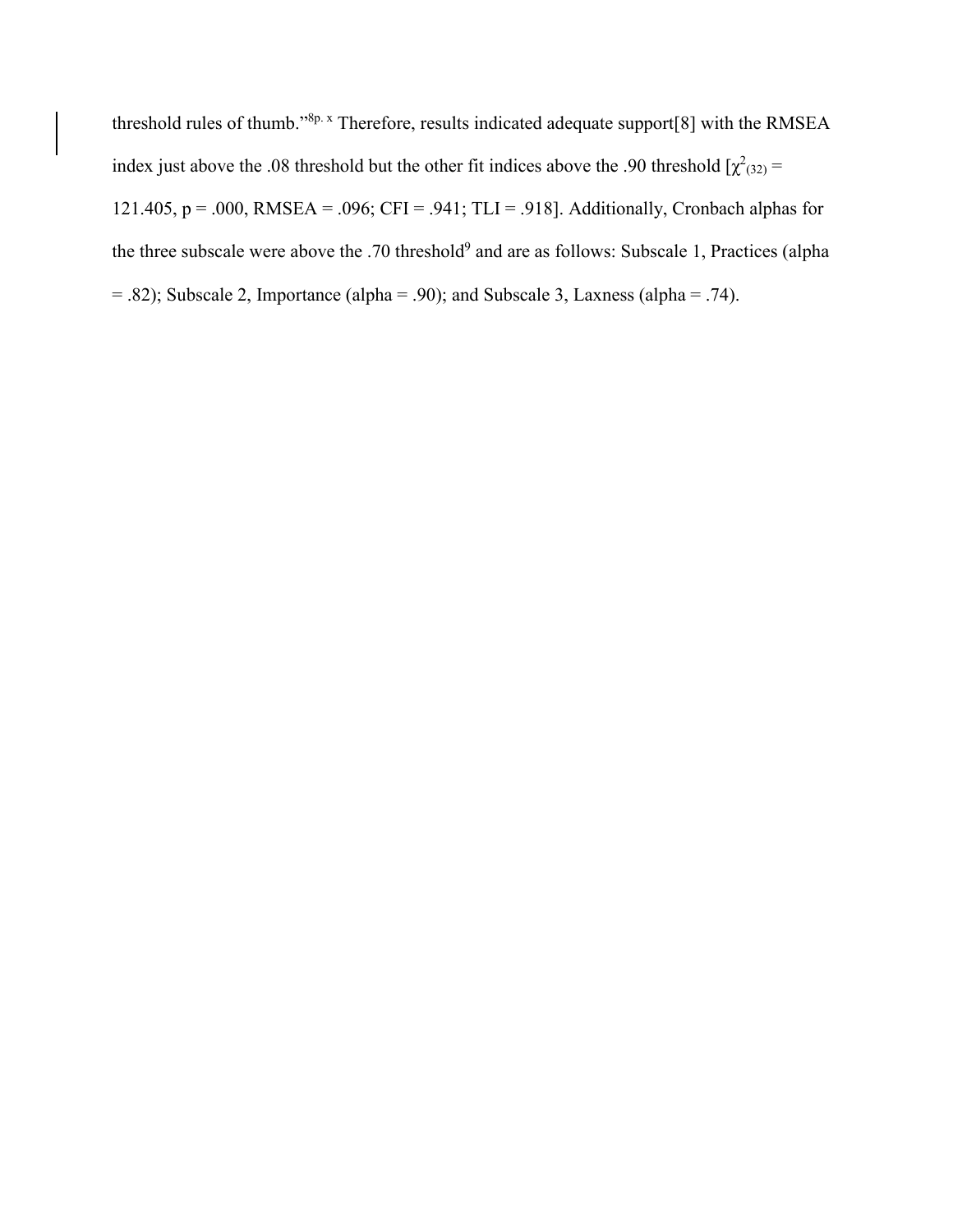# **Appendix 2. Adaptation of Safety Indicators to the Information Security Domain**

| <b>Safety</b>                                                      | <b>Information Security</b>                                             |  |  |
|--------------------------------------------------------------------|-------------------------------------------------------------------------|--|--|
| <b>Motivation</b>                                                  |                                                                         |  |  |
| 1. I feel that it is worthwhile to put in effort to                | 1. I feel that it is worthwhile to put in effort to                     |  |  |
| maintain or improve my personal safety.                            | protect private data.                                                   |  |  |
|                                                                    |                                                                         |  |  |
| 2. I feel that it is important to maintain safety at<br>all times. | 2. I feel that it is important to protect data privacy at<br>all times. |  |  |
|                                                                    |                                                                         |  |  |
| 3. I believe that it is important to reduce the risk               | 3. I believe that it is important to reduce the risk of                 |  |  |
| of accidents and incidents in the workplace.                       | data breaches in the workplace.                                         |  |  |
| Participation                                                      |                                                                         |  |  |
| 1. I promote the safety program within the                         | 1. Within the organization, I promote the protection                    |  |  |
| organization.                                                      | of private data.                                                        |  |  |
|                                                                    |                                                                         |  |  |
| 2. I put in extra effort to improve the safety of                  | 2. In the workplace, I put in extra effort to protect                   |  |  |
| the workplace.                                                     | confidential data.                                                      |  |  |
| 3. I voluntarily carry out tasks or activities that                | 3. I voluntarily carry out tasks or activities that help                |  |  |
| help to improve workplace safety.                                  | to protect confidential data.                                           |  |  |
|                                                                    |                                                                         |  |  |
| Compliance                                                         |                                                                         |  |  |
| 1. I use all the necessary safety equipment to do                  | 1. I use all the necessary tools to do my job so that I                 |  |  |
| my job.                                                            | do not compromise confidential data.                                    |  |  |
|                                                                    |                                                                         |  |  |
| 2. I use the correct safety procedures for carrying                | 2. When carrying out my job, I use the correct                          |  |  |
| out my job.                                                        | procedures concerning the protection of private data.                   |  |  |
| 3. I ensure the highest levels of safety when I                    | 3. I ensure the highest levels of data privacy when I                   |  |  |
| carry out my job.                                                  | carry out my job.                                                       |  |  |
|                                                                    |                                                                         |  |  |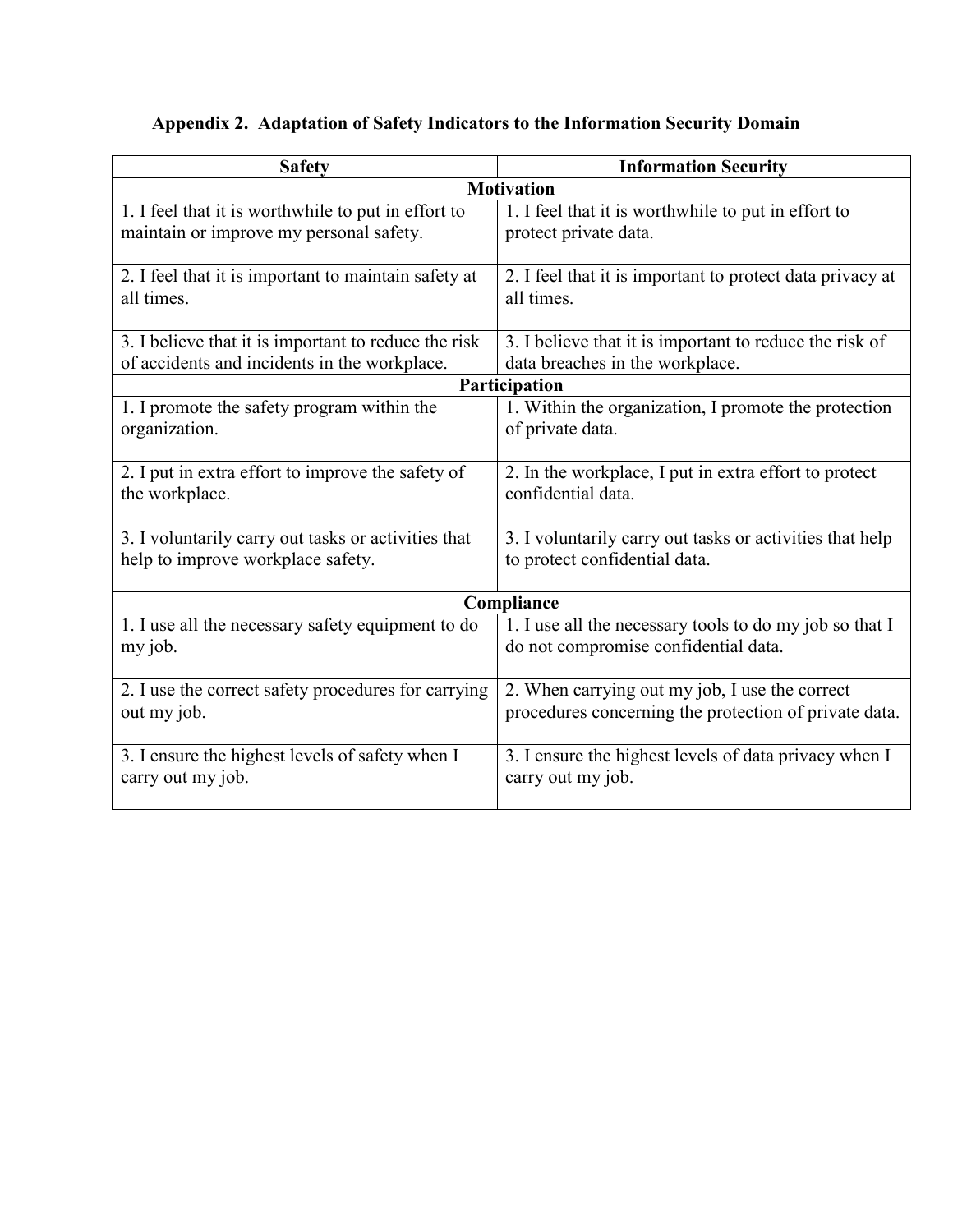# **Appendix 3. High Risk Security Behavior Checklist**

**1. How many times in the past week has patient data been left unattended?**

None 1-2 times 3-4 times 5 or more times

> **2. How many times in the past year have you left a computer unlocked with patient data showing?**

None 1-2 times 3-4 times 5 or more times

> **3. How many times in the past year have you knowingly violated a data security policy at work?**

None **Once** Twice Three times or more

## **4. How many times in the past year have you shared sensitive information with someone you should not have?**

None **Once** Twice Three times or more

## **5. How many times in the past year have you taken home sensitive information without permission?**

None Once Twice Three times or more

# **6. How many times in the past year have you put a personal thumb drive into a work computer without permission?**

None Once Twice Three times or more